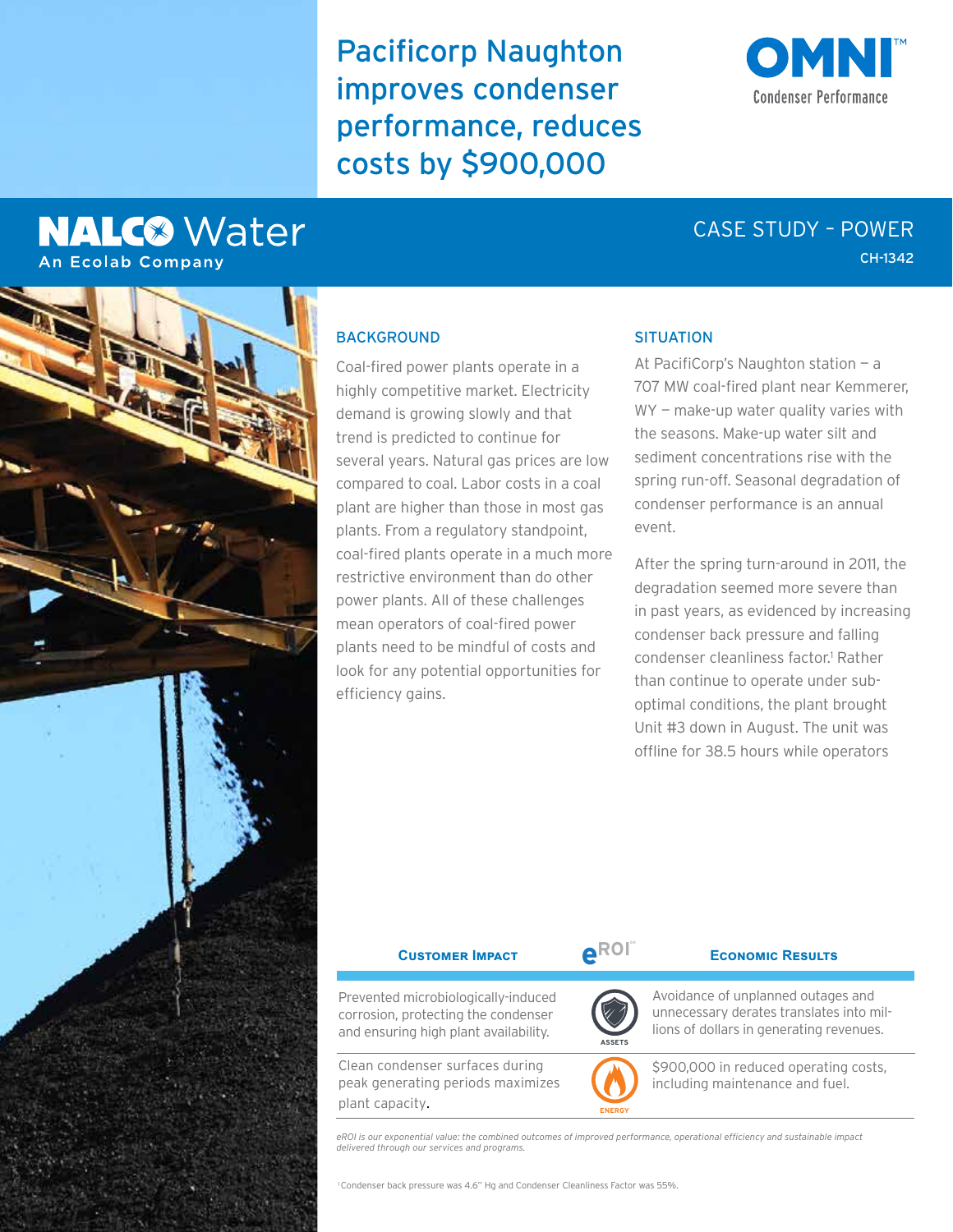cleaned out silt and debris and ran brushes through the condenser tubes. The cleaning worked. Condenser back pressure dropped to 3.4" Hg and Condenser Cleanliness Factor was restored to 95%.2

Over the next month, performance metrics started to trend down again. Taking the unit offline again was out of the question. Its generating capacity was needed and, when a unit is offline, it makes no money. Another option was needed.

processes. The fouling mechanism is difficult to inhibit because it is heavily influenced by non-chemical factors like water velocity, materials of construction and the roughness of the heat transfer surface.

The presence of microbial slime exacerbates the fouling tendency in a system. Microbial growth binds corrosion products and suspended solids together, forming sticky, thermally insulating deposits.

There is a drawback to this approach. Problems are often not noticed until they become acute. Excess cooling capacity can mask the impact of a relatively small amount of fouling, particularly during cooler months. These problems come to light during the hot summer months, when the sediment loading and incoming water temperatures increase.

Fouling does not affect only the condenser. Microbial fouling in a

> condenser provides a breeding ground for bacteria which find their ways to the cooling towers. Not only does a reduction in condenser efficiency result from fouling, the cooling towers also become less efficient.

• Left unaddressed, a fouled cooling tower can lose 5°F in approach to ambient wet-bulb temperature within as little as 18 months.

- For every 2°F increase in ambient wet-bulb temperature, the cooling water temperature increases 1°F.
- A tower water temperature increase of 1°F increases energy use by 2%
- A loss of 5°F in approach to wetbulb temperature reduces the capacity of a cooling tower by 10% to 15%.

## CONDENSER FOULING

Fouling is predominantly a physical process involving the settling of suspended particles. As deposits grow, water flow rate decreases and pumping back pressure increases. Deposits reduce heat transfer because deposits have lower thermal conductivity than metal heat exchange surfaces. In short,

deposition increases operating costs and decreases profitability.

Fouling is distinguished from scaling in that fouling deposits are formed from material suspended in water. Fouling is the aggregation of insoluble material — suspended solids, organic contaminants, corrosion products and microbial growth — through physical

# THE COST OF CONDENSER FOULING

Design engineers often assume a certain amount of efficiency loss when designing power plant condensers. Building a slightly larger-than-needed condenser costs much less than derating the power plant or living with reduced capacity, availability or efficiency later on.

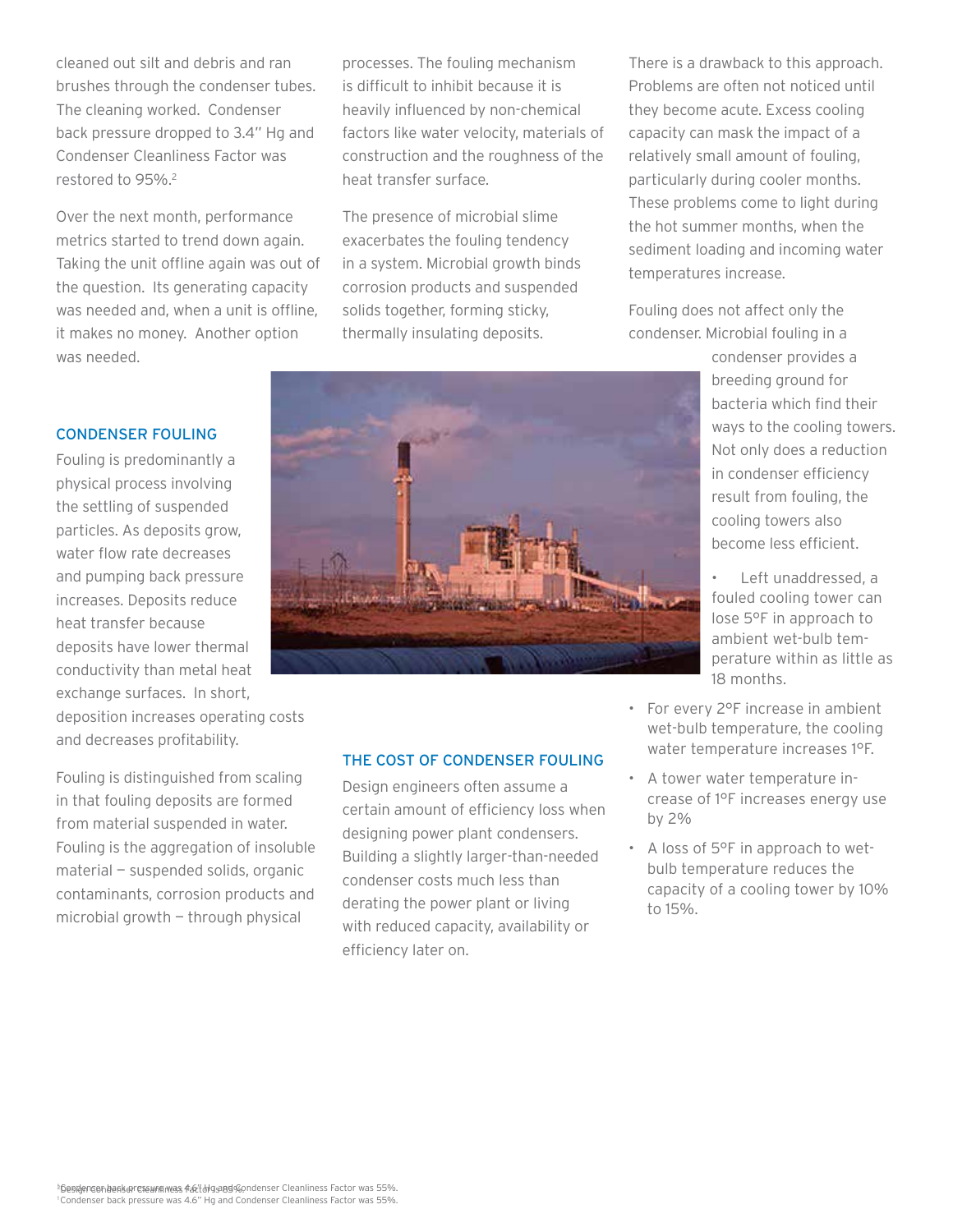### BIODISPERSANTS

Unlike biocides, biodispersants — also known as biopenetrants — do not kill bacteria. They dislodge biofilms and deposits from metal surfaces and allow biocides to contact the bacteria.

By breaking up biofilms and releasing them into the bulk water, biodispersants increase the effectiveness of all biocides. Oxidizing biocides, the most commonly-used biocides in the power industry, kill only what they contact. Non-oxidizing biocides, which are used to a lesser extend in the power industry, are absorbed through the bacterial cell walls, poisoning the organisms. Microbial slime produces an impenetrable barrier, preventing both oxidizing and non-oxidizing biocides from reaching most of the bacteria. Also, anaerobic bacteria — which often produce corrosive hydrogen sulfide gas as a product of their metabolisms and drive microbial-influenced corrosion (MIC) — thrive in the oxygen-free environment beneath biofilms. Biofilms protect these destructive bacteria from all biocides. Biodispersants, simply by breaking up biofilms and aerating their environment, eliminate the anaerobic conditions necessary for these organisms to thrive.

### CONDENSER CLEANING PROGRAM

The results of the mechanical cleaning and the impact of the bio-dispersant are shown in Figures 2, 3 and 4. In the month following the condenser cleaning, condenser cleanliness factor and backpressure degraded almost to the point it was prior to the mechanical cleaning. The engineering staff evaluated a number of options for bringing the unit back up to its design efficiency, including taking the unit offline again. The chosen option: increase cooling tower blowdown,

slightly reduce pH and apply a biodispersant.3

Within one day of applying the biodispersant, improvement was noted in condenser backpressure and condenser cleanliness factor. Within two weeks, performance had improved almost to the point seen after the mechanical cleaning. Performance continues to improve and there has been no loss of efficiency, like that seen after the mechanical cleaning.4 A continuous use of the biodispersant is expected to maintain the condenser at its current, high efficiency.<sup>5</sup>



Figure 1 – *Biofilm has a higher resistance to heat transfer than other deposits. Note also the impact of deposition on heat transfer when compared to other deposits and copper, the material of construction of many heat exchangers.*



Figure 2 – *Mechanical cleaning reduced condenser backpressure, but required an outage of 38.5 hours. Nearly the same result was achieved, without the outage, through the application of a biodispersant.*

<sup>4</sup>Three weeks after application, cleanliness factor reached 90%. Design cleanliness factor for this condenser is 85%. 5A slight difference in the TDD and backpressure measurements will be noted between Figures 2 and 3 and Figure 4. Figure 4 uses data from a different data source, one used to verify the data collected by the plant Historian which is shown in Figures 2 and 3.